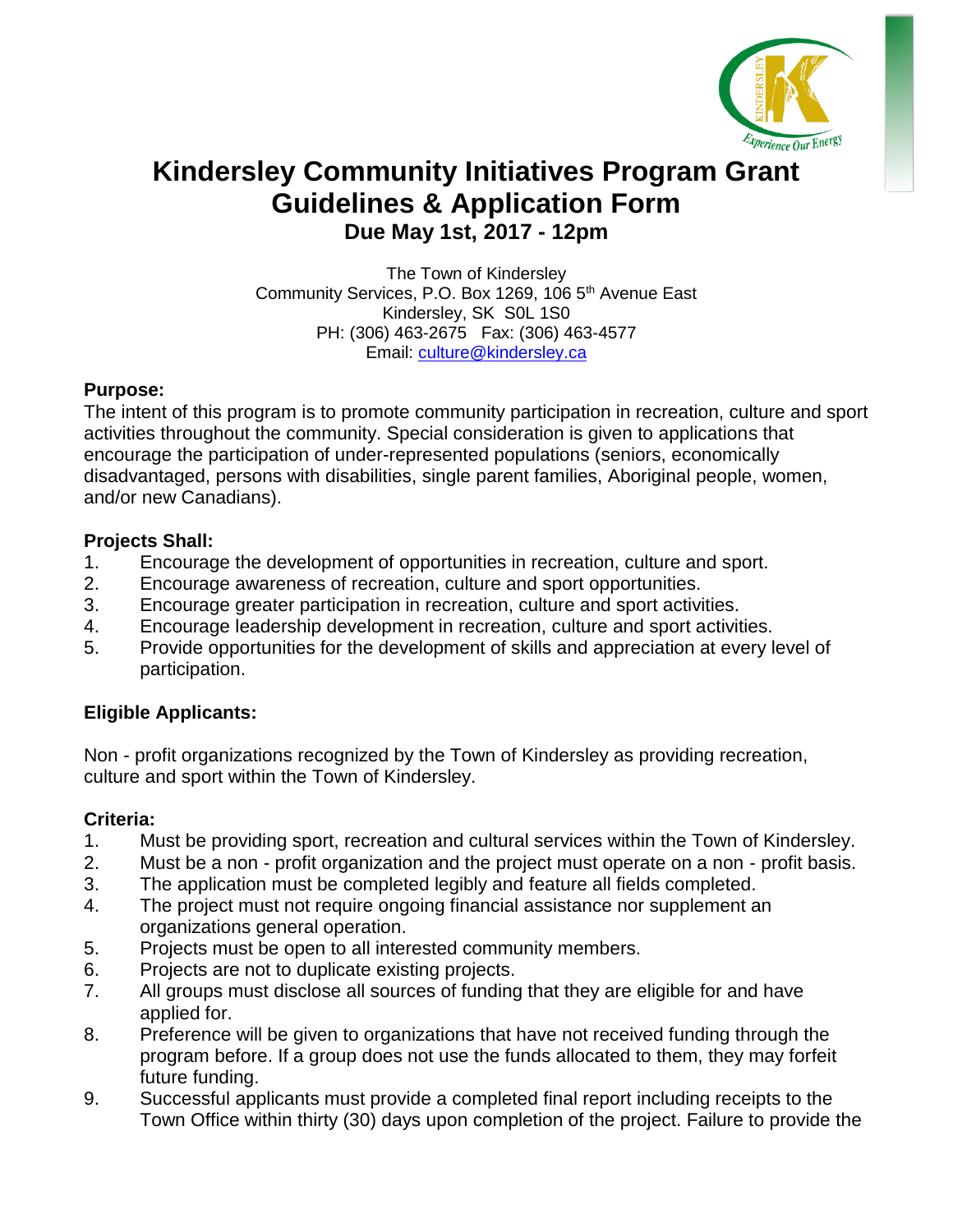report will result in the organization becoming ineligible for funding in the following grant cycle. **Late follow up reports will result in the Town of Kindersley's funding being forfeited**.

- 10. Equipment purchased through the grant will become property of the Town of Kindersley upon the dissolution of the group. This is to ensure the intent of the program is carried forward in providing community members opportunities to participate in sport, recreation and cultural activities, especially under-represented populations.
- 11. All funding is subject to the approval of Saskatchewan Lotteries Trust.
- 12. Successful applicants must publically acknowledge Saskatchewan Lotteries, the Town of Kindersley and R.M. of Kindersley through the use of logos whenever possible and additional organization name recognition for approved funding.

### **Assistance Available:**

The Town of Kindersley is annually eligible to receive funding from Saskatchewan Lotteries Community Grant Program. The Town of Kindersley has determined, through community engagement, to make these funds available to local community groups through a designated application procedure. Thirty percent (30%) of the funding must be directed at under-represented populations. Non-profit organizations can apply for funds up to \$5,000.00 for their project.

### **Ineligible Expenses:**

- Construction, renovation, retro-fit and repairs to buildings/facilities.
- Property taxes or insurance
- 
- Food or food-related costs
- Membership fees in other lottery funded organizations
- Prizes, cash, gifts, honorariums, trophies, plaques and badges
- ♦ Alcoholic beverages<br>
♦ Food or food-related<br>
Membership fees in<br>
Prizes, cash, gifts, ho<br>
Out of province activ<br>
Donations Out of province activities and travel
- **Donations**
- Subsidization of wages for full-time employees
- Uniforms or personal items such as sweatbands and hats.

### **Application Process**

- **1.** Applications are due **May 1st, 2017** by **12pm (noon)**
- 2. Applications are reviewed by a designated member of administration to ensure requests meet the grant **Purpose, Criteria** and **Eligible Applicant** status (non-profit organization in the Town of Kindersley and completed follow-up from previous grant cycles by the due date). Administration will also ensure that proposed project expenses do not fall within the above-listed ineligible expenses.
- 3. Applications will be reviewed and evaluated by a designated Adjudication Committee representing the funding bodies, recreation and culture sectors. Adjudication takes place in June.
- 4. Grant period: **April 1st, 2017 to March 31st, 2018** (all expenses must occur within grant period)
- 5. Follow up reports are to be completed and submitted to the Town of Kindersley within **thirty days** (30) after the completion of the project. The final due date, without exception, for all follow-up reports is **March 31st, 2018** The release of funds to applicants occurs once the completed Followup report is received by the Town of Kindersley.

If you require additional information or have questions regarding your application, please contact the *Manager of Culture & Heritage* for the Town of Kindersley.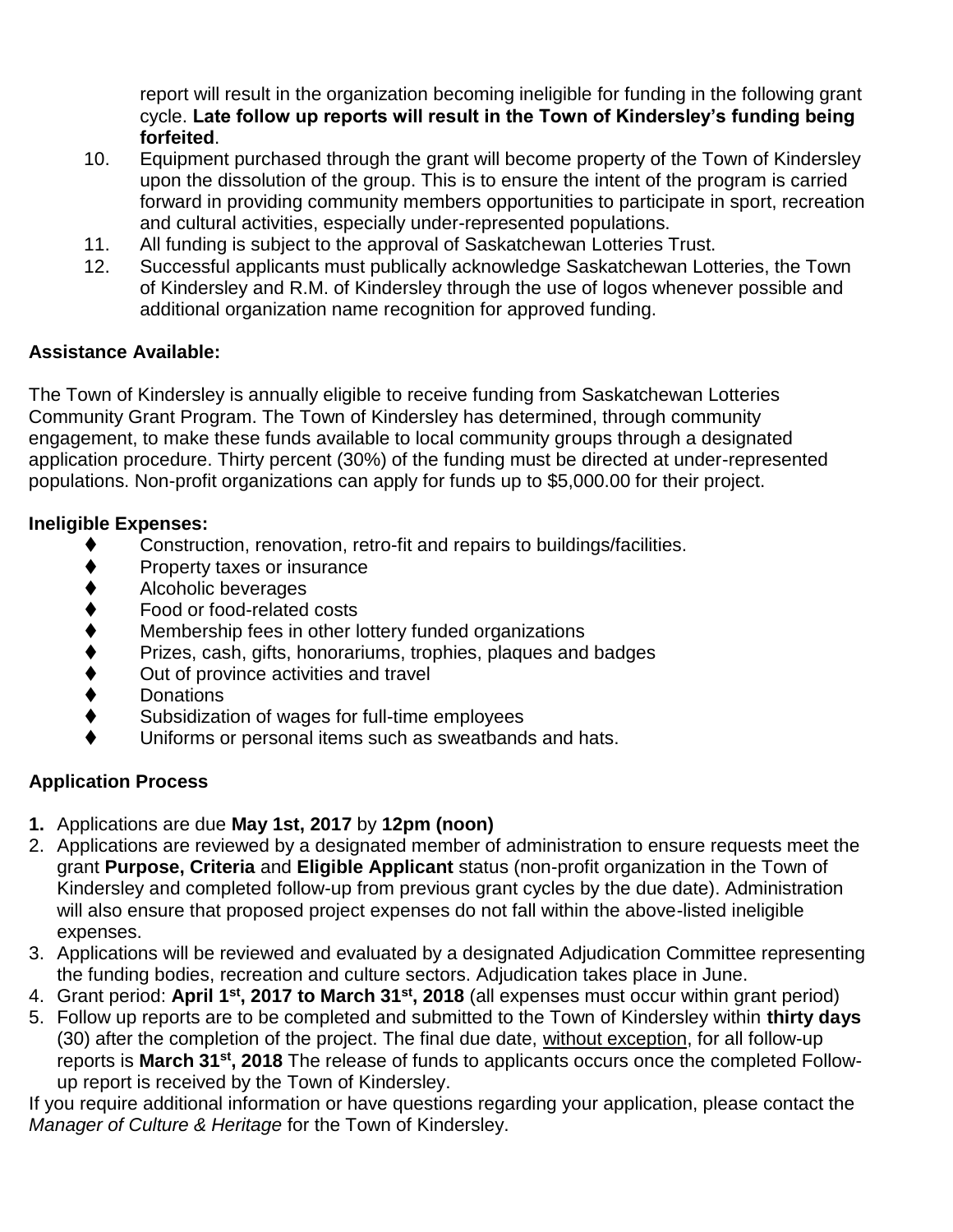# **KCIP 2017-2018 Application Form**

- ❖ Submit completed applications to the Town of Kindersley by:
	- o Email: [culture@kindersley.ca](mailto:culture@kindersley.ca)
	- o Fax: (306) 463-4577
	- o In Person or Mail: Administration Office

106  $5<sup>th</sup>$  Ave. E

Kindersley, SK

# S0L1S0

❖ Keep one copy of this completed application for your records

## **ORGANIZATION**

| Name of Local Organization: |                       |
|-----------------------------|-----------------------|
| <b>Main Contact Person:</b> | <b>Phone Number:</b>  |
| <b>Alternate Contact:</b>   | <b>Phone Number:</b>  |
| <b>Mailing Address:</b>     |                       |
| <b>Email Address:</b>       |                       |
| <b>List of Executives:</b>  | <b>Phone Numbers:</b> |
|                             |                       |
|                             |                       |
|                             |                       |

Amount Requested (Maximum \$5,000 per organization) \_\_\$\_\_\_\_\_\_\_\_\_\_\_\_\_\_\_\_\_\_\_\_\_\_\_\_\_\_

**1. What is the mandate/goal of your organization?**

**2. What are some of your organizations accomplishments and successful programs over the past 2 years? (please list)**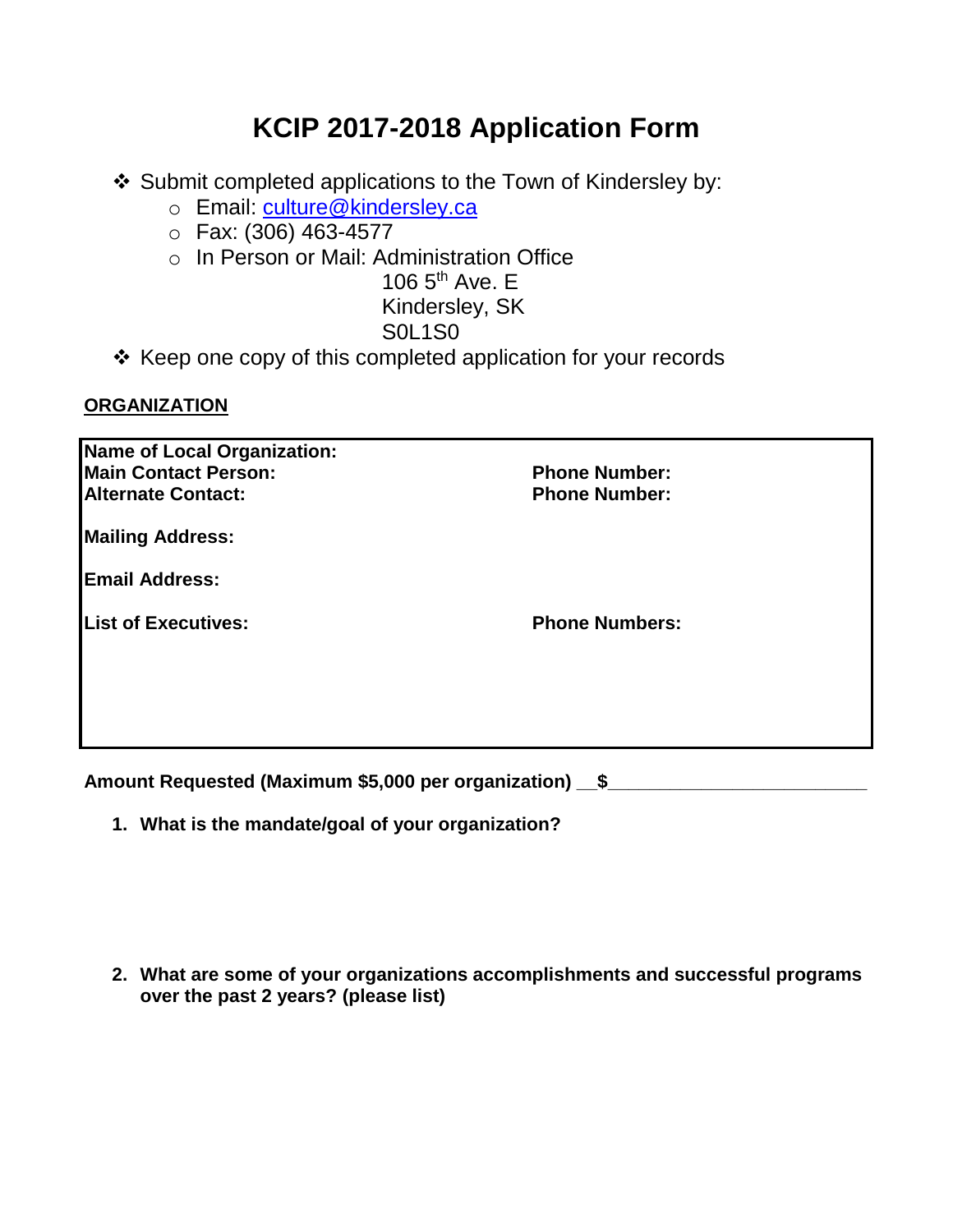- **3. Which of the following categories would you consider your organization to fall under (choose all that apply)**
	- **Sport**
	- **Recreation**
	- **Culture**

#### **PROPOSED PROJECT**

**1. What is the project that you are applying for? Please provide a project description including what activities will take place, equipment/spaces required, whether hired professionals are required, program start and end dates, participation fee, etc. (Attach extra information if needed)**

**2. How will your project encourage the development of opportunities and awareness for recreation, culture or sport in Kindersley for community members?**

**3. How will your project encourage greater participation in recreation, culture or sport activities in Kindersley?**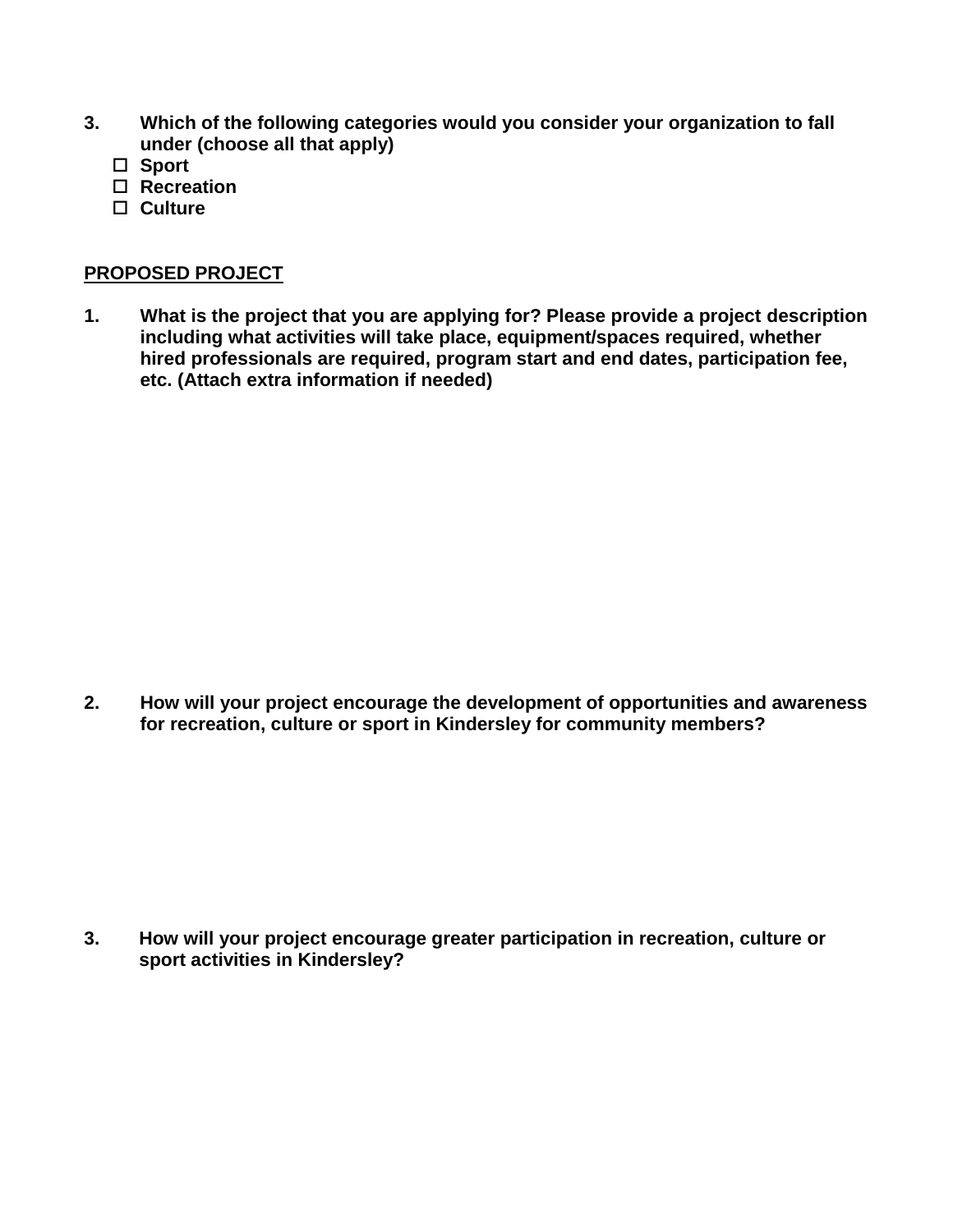**4. How will your project encourage leadership development in recreation, culture or sport activities in Kindersley?** 

**5. How will your project provide opportunities for the development of skills and appreciation of recreation, culture or sport at every level of participation?**

**6. Which under-represented populations will be involved in the project (participations, leadership or planning)? (circle all that apply)**

| <b>Aboriginal people</b> | <b>Economically</b><br>disadvantaged | Youth at risk,                   |
|--------------------------|--------------------------------------|----------------------------------|
| <b>Seniors</b>           | Women                                | <b>Persons with a disability</b> |
|                          |                                      | <b>Single-parent families</b>    |

**7. How will your organization contribute to the project?**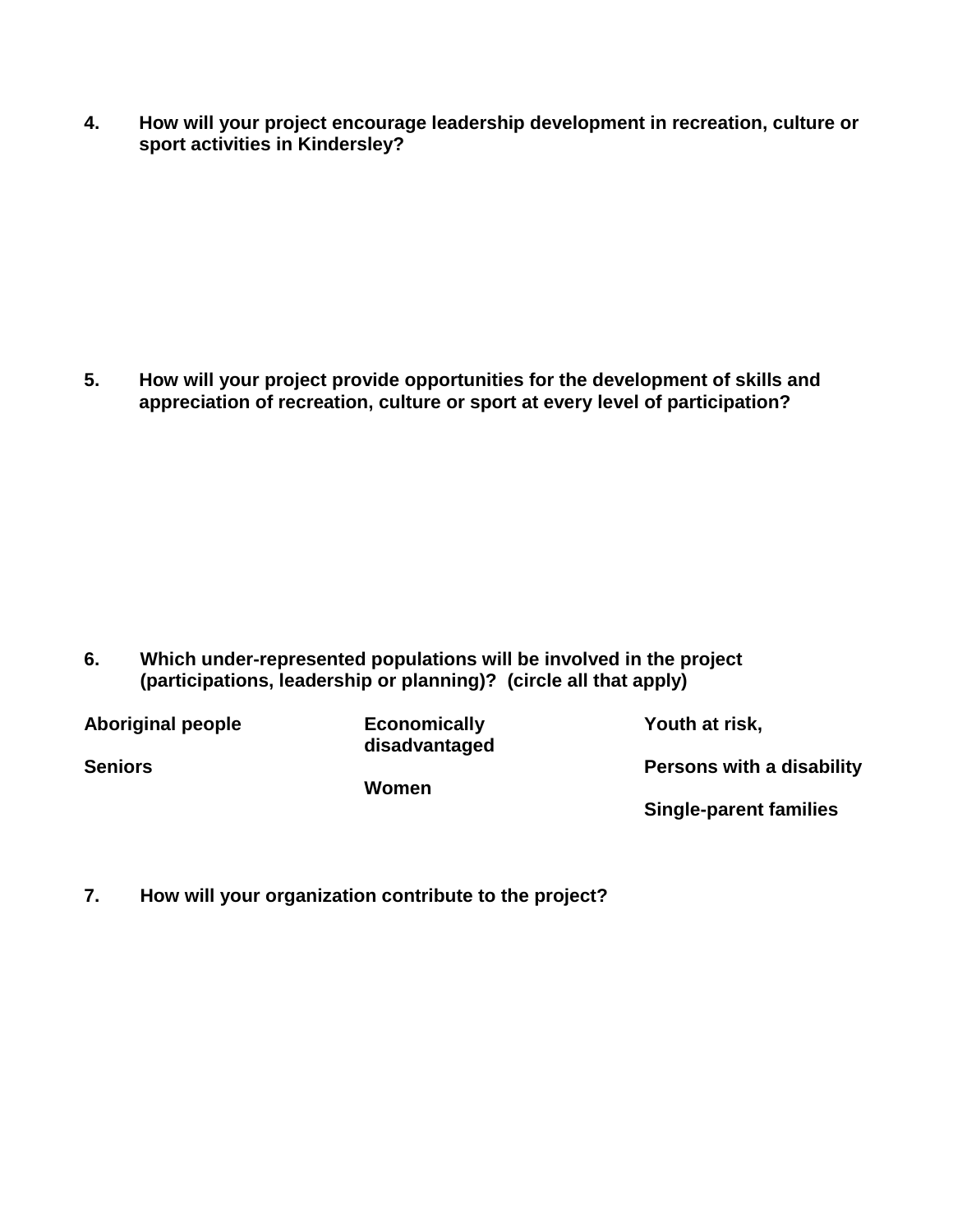### **COMMUNITY NEED**

**1. Why is this program needed?**

- **2. Has this program been offered before?**
- **Yes**
- **No**
- **3. What is unique about this program?**

**4. What will the impact be if this project does not receive funding? (besides community members not having access to this program)**